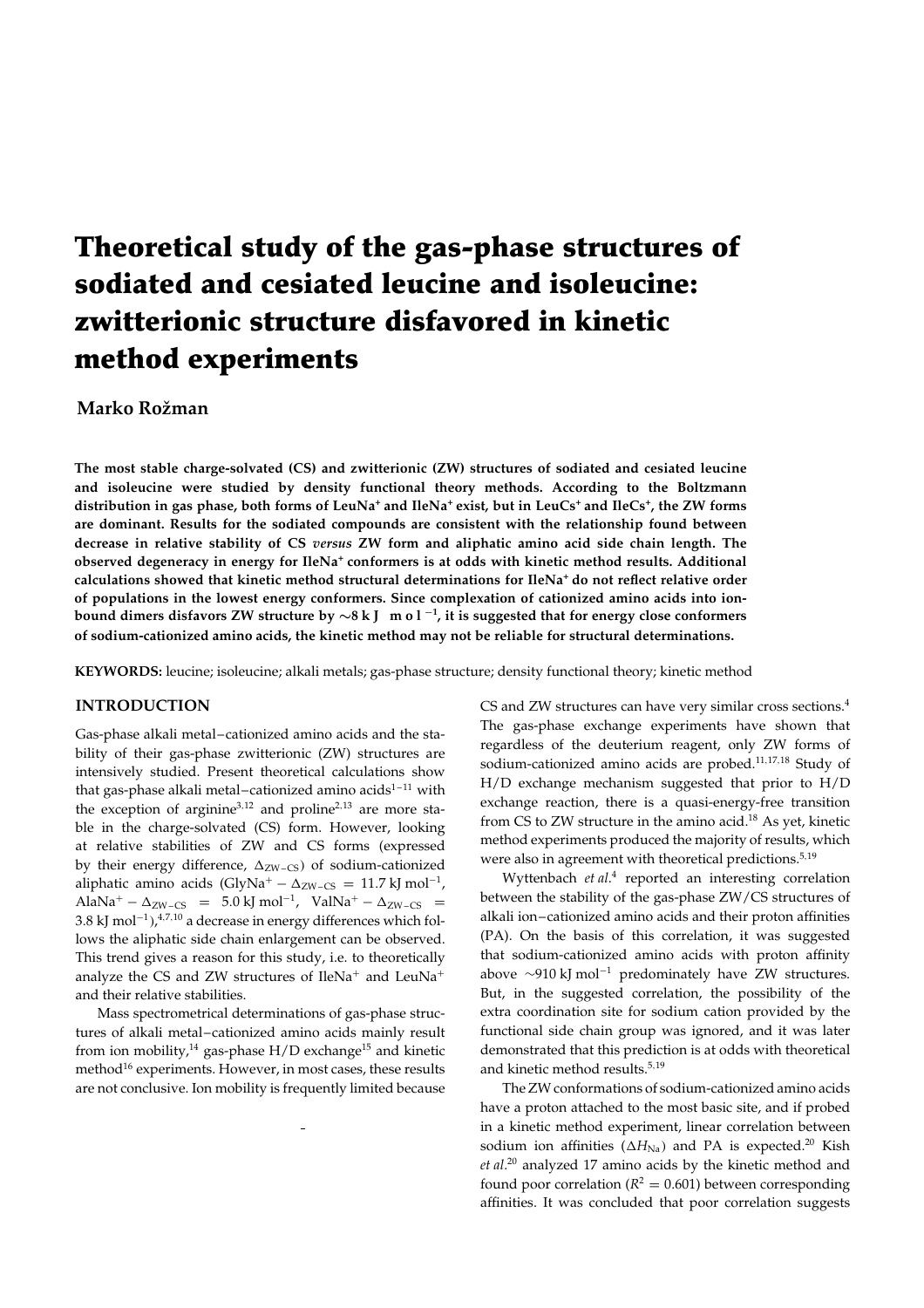

**Figure 1.** Correlation plot of the proton affinities *versus* sodium ion affinities of aliphatic amino acids. Dots represent experimental data from Ref. 20 and full line represents their least-square fit.

CS structure of sodium-cationized amino acids. But, if we correlate only proton and sodium ion affinities of aliphatic amino acids (with no extra coordination site), a good correlation ( $R^2 = 0.989$ ) can be found (Fig. 1). Furthermore, if the ZW stability limit $4$  (amino acids with proton affinity above 910 kJ mol<sup>-1</sup>) is applied, this could mean that in the gas phase, the presence of ZW forms of LeuNa<sup>+</sup> and IleNa<sup>+</sup> should not be neglected.

The above finding provided additional motivation for this work in which structures of IleNa<sup>+</sup> and LeuNa<sup>+</sup> were analyzed by means of the density functional theory (DFT). Additionally, in order to test kinetic method results, sodiumbound dimers of Ile were theoretically analyzed and their relative stabilities were compared with those of the monomers.

#### **COMPUTATIONAL METHODS**

DFT calculations were performed using the GAUSSIAN 03 program package<sup>21</sup> on the computer cluster at the 'Ruder Bošković' Institute. Initial search of minima on potential energy surface (PES) was performed by using B3LYP functional<sup>22,23</sup> with  $6-31G*$  basis set. The obtained geometries were additionally reoptimized at the  $B3LYP/6-311++$ G\*\* level. The cesiated structures were studied at the B3LYP/LanL2DZ level. Harmonic vibrational analyses have been performed in order to characterize each stationary point as a minimum on the PES; these results were also used to obtain zero point vibrational energy (ZPVE). The basis set superposition error (BSSE) was not calculated because it was assumed that relative energies of the studied structures are independent of BSSE.

### **RESULTS AND DISCUSSION**

In order to identify the most stable conformers of CS and ZW sodium-cationized Ile and Leu, we used the strategy of a similar conformer. In this approach, the starting structures were built from the most stable conformations of the studied alkali metal–cationized amino acids (glycine, alanine and valine).4,6,7,10,<sup>18</sup> Special care was taken for modeling a coordination site of the cation, which involves either the lone pair electrons of carbonyl oxygens in the ZW or those of carbonyl oxygen and the amine nitrogen in the CS structure. Aliphatic side chains in both forms (CS and ZW) of cationized amino acids were placed in different positions with steric strain taken into consideration. These geometries were then optimized at the B3LYP/6–31G\* level and then reoptimized at the B3LYP/6-311++ $G^{**}$  level to obtain final energy and relative stabilities. The lowest-energy gas-phase CS and ZW structures of LeuNa<sup>+</sup> and IleNa<sup>+</sup> are shown in Fig. 2. The corresponding  $B3LYP/6-311++G^{**}$  energies, ZPVE-corrected energies (E<sub>ZPVE</sub>) and relative stabilities of conformers are listed in Table 1.

For both amino acids, the CS structure in which  $Na<sup>+</sup>$  is coordinated by carbonyl and amino group lone pair electrons appears to be energetically more stable. In the less stable ZW form, the positive charges of sodium cation and protonated amino group are separated by the negative charge of the carboxylic group. The energy differences between CS and ZW structures are very small (practically degenerate), and from the presented data, it is obvious that the relative stability decreased when compared with glycine, alanine and valine (*vide supra*). It was suggested<sup>19</sup> that one reason for stabilizing the salt bridge (ZW) structure is the linearity of the  $+-+$ charges (H–O–Na angle). However, all aliphatic amino acids have pretty much the same H–O–Na angle  $(\sim 180^{\circ})$ . So, additional stabilization of ZW forms may result from  $-\mathrm{NH_3}^+$ group stabilization by aliphatic (electron donor) side chains in agreement with the link between decrease in relative energies and length of aliphatic side chain (*vide supra*). From values in Table 1 and according to the Boltzmann distribution at 300 K, one should expect the existence of CS and ZW forms of studied sodium-cationized amino acids in the gas phase. On the other hand, experimental results<sup>19</sup> predict the existence of only CS forms of both sodium-cationized amino acids. In these experiments, to compare the relative stability of alkali metal  $(M^+)$  – cationized amino acid conformations, J. M. Talley *et al*. <sup>19</sup> used the kinetic method.



**Figure 2.** The most stable conformers of LeuNa<sup>+</sup> and IleNa<sup>+</sup> in a CS and ZW form at B3LYP/6-311++ $G^*$ .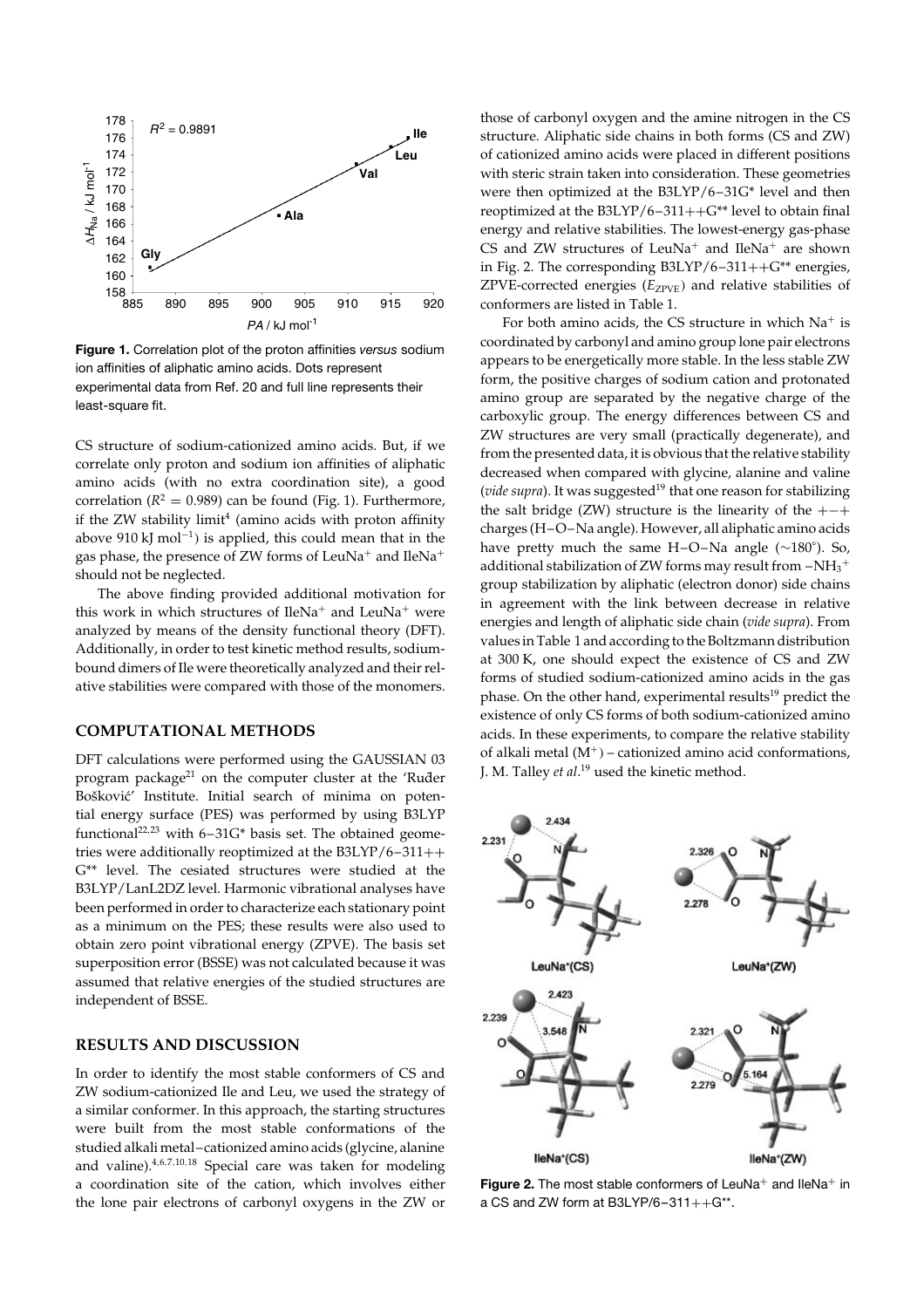| Amino acid<br>Conformer | LeuNa <sup>+</sup> |               |                | $HeNa+$      |               |                |
|-------------------------|--------------------|---------------|----------------|--------------|---------------|----------------|
|                         | CS                 | ZW            | $\Delta$ zw-cs | CS           | ΖW            | $\Delta$ zw-cs |
| Е                       | $-603.986528$      | $-603.985421$ | 2.9            | $-603.98455$ | $-603.984429$ | 0.3            |
| $E_{ZPVE}$              | $-603.791762$      | -603.790789   | 2.6            | -603.78969   | $-603.789449$ | 0.6            |

**Table 1.** Energies, ZPVE-corrected energies (both in  $E_h$ ) and relative stabilities (in kJ mol<sup>-1</sup>) of LeuNa<sup>+</sup> and IleNa<sup>+</sup> conformers computed at the B3LYP/6-311++G\*\* level

The kinetic method is based on dissociation of an ionbound dimeric cluster. If the gas-phase amino acid is in the CS form, its methyl ester will bind  $M^+$  more strongly as a consequence of electron-donating properties of the methyl group.19 Dissociation of this dimer will yield more abundant population of amino acid methyl ester- $M^+$ . A more abundant population of amino acid –  $M^+$  will be formed by dissociation of the [amino acid(ZW)–M-amino acid methyl ester]<sup>+</sup> dimer. The ZW form of amino acid –  $M^+$  binds  $M^+$  more strongly because of ionic interactions between  $COO<sup>-</sup>$  and  $M<sup>+</sup>$ .

Still, the mere fact that more ions of methyl ester are formed does not necessarily mean that gas-phase CS amino acid –  $M^+$  was more stable and/or most abundant. In the kinetic method, there is a dissociation of a FAB-, MALDI- or ESI-formed  $M^+$ -bound dimer, and one should take care to see whether the most stable dimer probed by kinetic method is actually formed from the most stable  $M^+$ cationized amino acids and their methyl esters. Previous energy comparisons of dimers *versus* monomers reported disfavor of ZW structure relative to CS upon complexation but no reversal of energy ordering in case of lithiated glycine.1 Similar comparison for lithiated proline showed energy reversal and the ZW structure was disfavored.<sup>19</sup> To test this possibility for the energy-equivalent gas-phase conformers of IleNa<sup>+</sup>, calculations for Ile-Na-IleOMe<sup>+</sup> were carried out.

Sodium-bound clusters of  $Ile(CS)$ -Na- $IleOMe^+$  and  $Ile(ZW)$ -Na-IleOMe<sup>+</sup> were formed from the most stable conformations of corresponding amino acids and their methyl esters. Those clusters were then optimized at the B3LYP/6–311++ $G^{**}$  level to obtain the final energies and relative stabilities. The most stable conformations are shown in Fig. 3, while corresponding  $B3LYP/6-311++G^{**}$  energies*,* ZPVE-corrected energies ( $E_{ZPVE}$ ) and relative stabilities of clusters ( $\Delta$ <sub>ZW-CS</sub>) are listed in Table 2.

In the most stable sodium-bound cluster of Ile and IleOMe, the Ile is in the CS form. The energy difference between  $\text{I}$ le(CS)-Na-IleOMe<sup>+</sup> and  $\text{I}$ le(ZW)-Na-IleOMe<sup>+</sup> is 8.1 kJ mol<sup>-1</sup>. Additional stabilization of the Ile(CS)-Na- $I$ le $OMe<sup>+</sup>$  dimer is probably the result of better coordination/solvation of sodium cation with aliphatic (electrondonating) side chains (Fig. 3). In the Ile(CS)-Na-IleOMe<sup>+</sup> cluster, the sodium cation is coordinated by two aliphatic side chains, while in  $Ile(ZW)$ -Na-IleOMe<sup>+</sup> because of the ZW nature of interaction, sodium is coordinated by only one side chain.

The expected population ratio of those two dimers based on Boltzmann distribution at 300 K is 99.6 : 0.4 in favor of  $Ile(CS)$ -Na-IleOMe<sup>+</sup>. On the other hand, the population ratio of gas-phase CS and ZW forms of  $IleNa<sup>+</sup>$  is 57.8 to 42.2,



lle(ZW)-Na-lleOMe<sup>+</sup>

**Figure 3.** Dimers Ile(CS)-Na-IleOMe<sup>+</sup> and Ile(ZW)-Na-IleOMe<sup>+</sup> obtained by the B3LYP/6-311++ $G^{**}$  optimization.

Table 2. The B3LYP/6-311++G\*\* energies, ZPVE-corrected energies (in  $E_{\sf h}$ ) and relative stabilities (in kJ mol $^{-1}$ ) of  $lle(CS)-Na-lleOMe^+$  and  $lle(ZW)-Na-lleOMe^+$  dimers

| Dimer      | $Ile(CS)$ -Na- $IleOMe^+$ | $Ile(ZW)$ -Na- $IleOMe^+$ | $\Delta$ zw-cs |
|------------|---------------------------|---------------------------|----------------|
| F.         | $-1085.17264$             | $-1085.169555$            | 8.1            |
| $E_{ZPVE}$ | $-1084.755863$            | $-1084.752879$            | 7.8            |

respectively. Although, because of the nature of the theoretical treatment (error of the method), the calculated Boltzmann distribution should be considered only as approximate, the following trend is evident: population ratios of the CS and  $ZW$  forms of  $IleNa<sup>+</sup>$  based on the dissociation of most stable  $I$ le-Na-Ile $OMe^+$  dimers do not represent actual population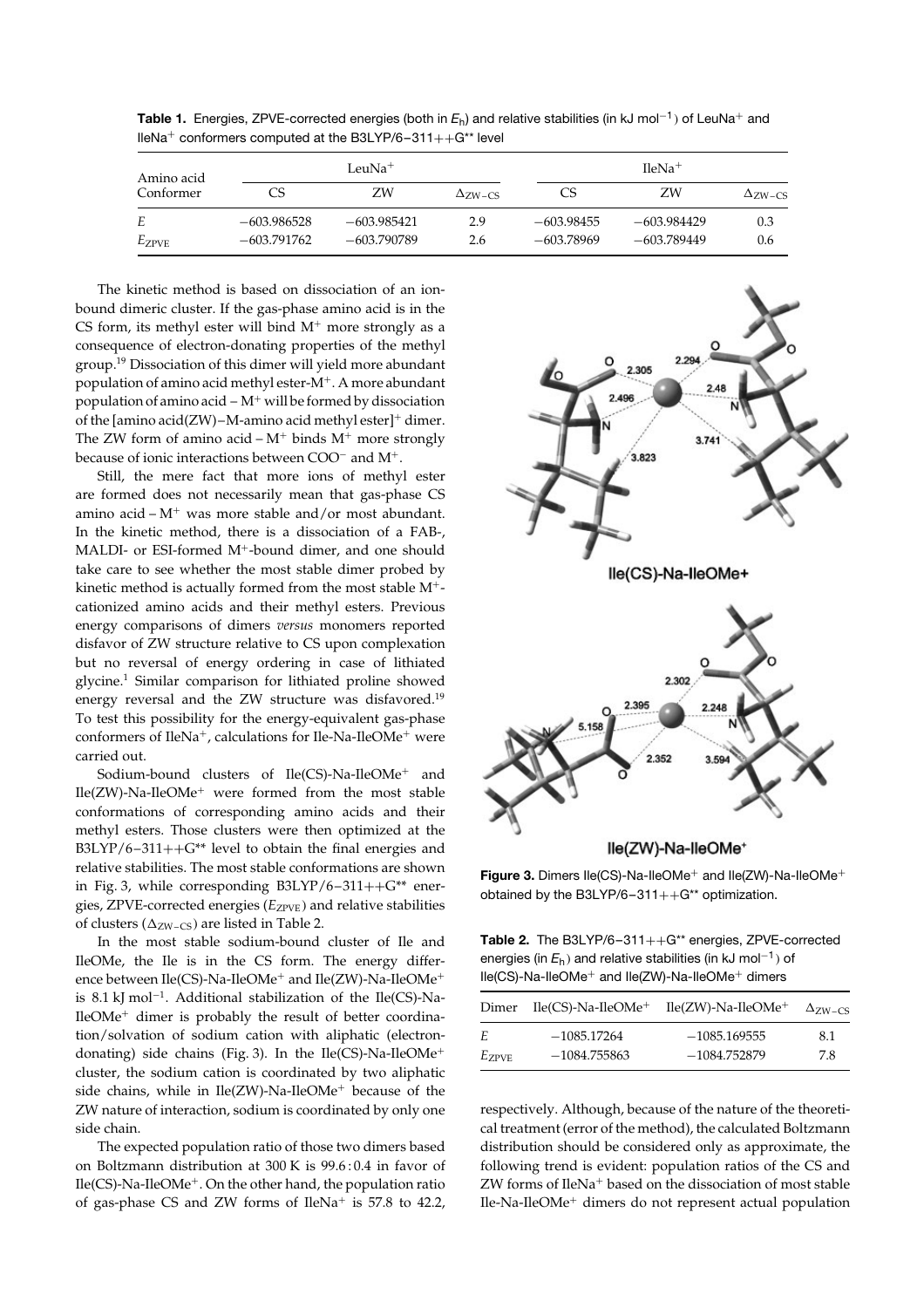Table 3. Interatomic distances (in Å) in the LeuCs<sup>+</sup>, IleCs<sup>+</sup>, Ile(CS)-Cs-IleOMe<sup>+</sup> and Ile(ZW)-Cs-IleOMe<sup>+</sup> calculated on the B3LYP/LanL2DZ level of theory

| Bond                           | Leu $Cs^+$ (CS)              | Leu $Cs^+$ (ZW)          | $IleCs^{+}$ (CS)         | $IleCs^{+}$ (ZW)  |                 | $Ile(CS)-Cs-IleOMe^+$ |                          | $Ile(ZW)$ -Cs- $IleOMe^+$ |
|--------------------------------|------------------------------|--------------------------|--------------------------|-------------------|-----------------|-----------------------|--------------------------|---------------------------|
| $Cs-N$                         | 3.43                         | $\overline{\phantom{m}}$ | 3.381                    | $\qquad \qquad -$ | 3.475           | 3.441                 | $\overline{\phantom{m}}$ | 3.453                     |
| $Cs-O(Nside)$                  | 2.987                        | 3.156                    | 3.009                    | 3.146             | 3.08            | 3.058                 | 3.229                    | 3.081                     |
| $Cs-O$                         | $\overline{\phantom{0}}$     | 3.078                    | $\overline{\phantom{0}}$ | 3.09              | $\qquad \qquad$ | —                     | 3.153                    | -                         |
| Cs-C ( $\beta$ -C ethyl group) | $\qquad \qquad \blacksquare$ | -                        | 4.266                    | 5.844             | 4.369           | 4.336                 | 5.93                     | 4.226                     |

Table 4. Energies, ZPVE-corrected energies (both in  $E_h$ ) and relative energies (in kJ mol<sup>-1</sup>) of LeuNa<sup>+</sup> and lleNa<sup>+</sup> conformers computed at the B3LYP/LanL2DZ level

| Amino acid<br>Conformer | LeuCs <sup>+</sup> |               |                | $HeCs+$       |               |                |
|-------------------------|--------------------|---------------|----------------|---------------|---------------|----------------|
|                         | CS                 | ZW            | $\Delta$ zw-cs | CS            | ZW            | $\Delta$ zw-cs |
| Е                       | $-461.385707$      | $-461.395198$ | $-24.9$        | $-461.383545$ | $-461.394439$ | $-28.6$        |
| $E_{ZPVE}$              | $-461.19128$       | $-461.200837$ | $-25.1$        | -461.189487   | -461.199784   | $-27$          |

Table 5. The B3LYP/LanL2DZ energies, ZPVE-corrected energies (in  $E_h$ ) and relative energies (in kJ mol<sup>-1</sup>) of Ile(CS)-Cs-IleOMe<sup>+</sup> and Ile(ZW)-Cs-IleOMe<sup>+</sup> dimers

| Dimer      | $Ile(CS)-Cs-IleOMe+$ | $Ile(ZW)$ -Cs- $IleOMe^+$ | $\Delta$ zw <sub>-CS</sub> |
|------------|----------------------|---------------------------|----------------------------|
| E.         | $-942.327405$        | $-942.335825$             | $-22.1$                    |
| $E_{ZPVE}$ | $-941.910582$        | -941.919376               | $-23.1$                    |

ratios of the CS and ZW forms of IleNa<sup>+</sup>. In kinetic method experiments, Ile(CS)-Na-IleOMe<sup>+</sup> dimers will be probed, and their dissociation will yield a more abundant population of the IleOMeNa<sup>+</sup> and, thereby, leads to the conclusion that the CS form of  $IleNa<sup>+</sup>$  is the dominant one.

DFT calculation showed here that kinetic method experiments for IleNa<sup>+</sup> do not reflect relative populations of the lowest energy conformers. For IleCs<sup>+</sup>, the kinetic method gives the ZW form as the more stable.<sup>19</sup> To further test the kinetic method results and reliability of DFT calculations, complexation of Ile with Cs<sup>+</sup> was investigated. Conformations of  $IleCs<sup>+</sup>$  and  $IleCs-IleOMe<sup>+</sup>$  were built in a such way that in the most stable conformations of IleNa<sup>+</sup> and Ile-Na-IleOMe<sup>+</sup>, the sodium was replaced by the cesium cation. Structures were then optimized at the B3LYP/LanL2DZ level where the final energetic and relative stabilities were obtained (Tables 3, 4 and 5).

On the basis of the presented data, one can presume that in both, the stable conformation of IleCs<sup>+</sup> and the more stable Ile-Cs-IleOMe<sup>+</sup> dimer, Ile is in the ZW form. Dissociation of that dimer will yield the ZW form of IleCs<sup>+</sup> as the stable one in agreement with predictions of being the more stable form of monomer. The theoretical result is also in accordance with the kinetic method experimental result.<sup>19</sup> The relative energies again showed the IleCs<sup>+</sup> ZW form to be disfavored but without reversal in energy ordering because of great energy differences between the CS and ZW forms. Additional stabilization of the CS dimer is probably a result of a better coordination/solvation of cesium cation by two aliphatic side chains (instead of one in ZW dimer). According to the previous<sup>1,19</sup> and present 'tests' of kinetic

method reliability, it seems that complexation of cationized amino acids into ion-bound dimers favors the CS structure by  $\sim$ 8 kJ mol<sup>-1</sup>.

### **CONCLUSIONS**

DFT study of LeuNa<sup>+</sup> and IleNa<sup>+</sup> indicated a relationship between decrease in energy difference of ZW and CS forms and aliphatic side chain length. Results for IleNa<sup>+</sup> showed energy degeneracy of CS and ZW conformers, which is consistent with predictions based on correlation between sodium ion and proton affinities and ZW stability limit. On the other hand, the energy degeneracy for CS and ZW conformers of IleNa<sup>+</sup> is not consistent with kinetic method results. Additional calculations on the relative stability of Na<sup>+</sup>-bound dimers of Ile and IleOMe showed discrepancy between relative stabilities of naturally occurring gas-phase CS and ZW forms and those produced by dissociation of Ile-Na-IleOMe<sup>+</sup>.

Further study of LeuCs<sup>+</sup> and IleCs<sup>+</sup> showed ZW forms to be the more stable ones in agreement with relative stabilities of conformers obtained from simulated dissociation of Cs<sup>+</sup>bound dimers of Ile and IleOMe. These results are in agreement with kinetic method experiments.

Finally, the most interesting conclusions are that complexation of cationized amino acids into ion-bound dimers disfavors ZW structure by  $\sim$ 8 kJ mol<sup>-1</sup> and that for conformers of sodium-cationized amino acids which are close in energy the kinetic method may not be reliable for structural determinations.

#### Acknowledgements

Helpful discussions with Dr Dunja Srzić and Dr Leo Klasinc are gratefully acknowledged. The Ministry of Science, Education and Sports of Republic of Croatia and Croatian Academy of Sciences and Arts Foundation supported this work.

#### **REFERENCES**

1. Hoyau S, Ohanessian G. Interaction of alkali metal cations  $(Li^+$ -Cs<sup>+</sup>) with glycine in the gas phase: A theoretical study. Chem. Eur. J. 1998; 4: 1561.